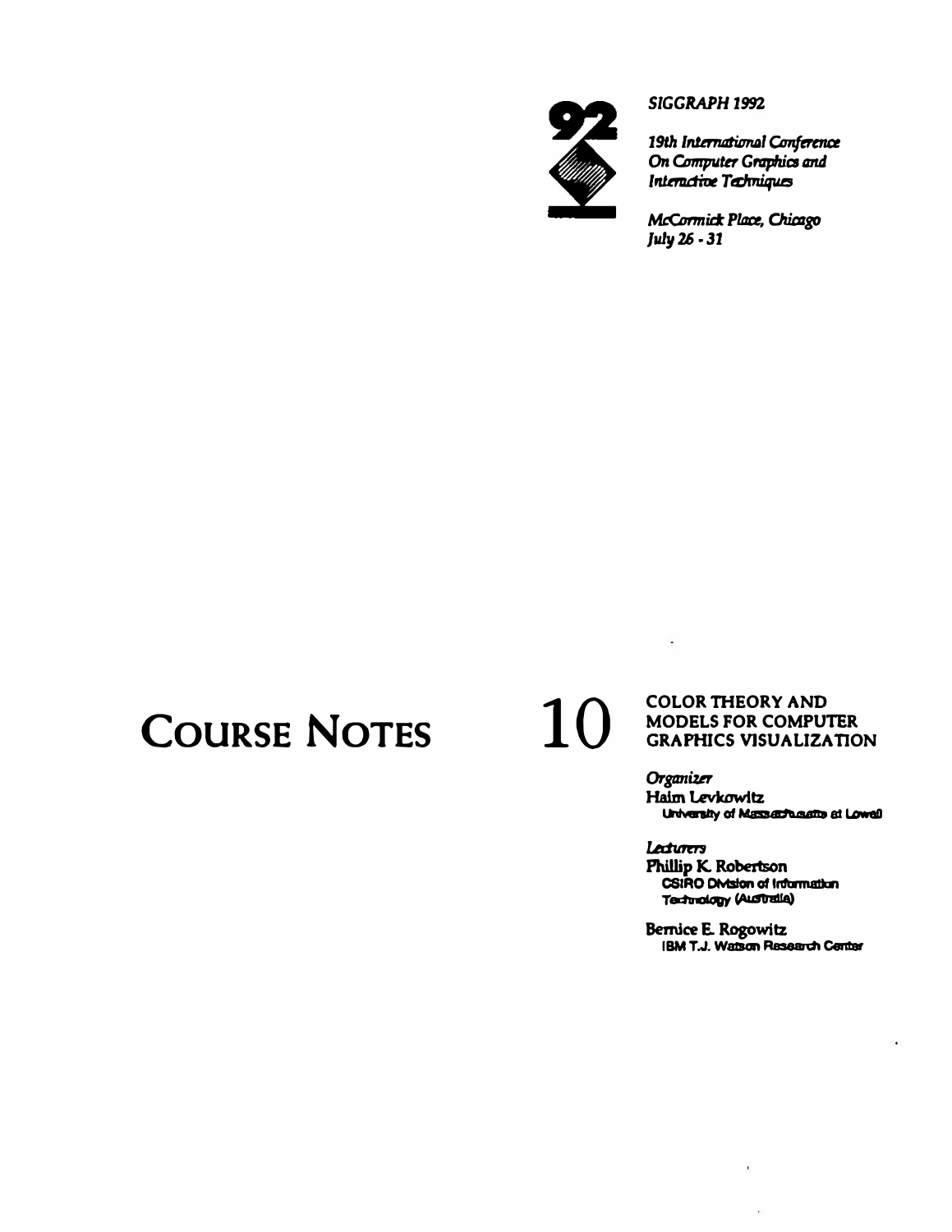### Color Theory and Models for Computer Graphics and Visualization

Course organizer: Haim Levkowitz Institute for Visualization and Perception Research Department of Computer Science University of Massachusetts Lowell Lowell, MA 01854 Tel.: 508-934-3654; Fax: 508-452-4298 haim@cs. ulowell.edu

Instructors: Haim Levkowitz, University of Massachusetts Lowell

Philip K. Robertson, CSIRO Division of Information Technology (Australia)

Bernice E. Rogowitz, IBM Thomas J. Watson Research Center

*SIGGRAPH '9B*  July 28, 1992 Chicago, IL

@1992 by Haim Levkowitz, Philip K. Robertson, and Bernice E. Rogowitz.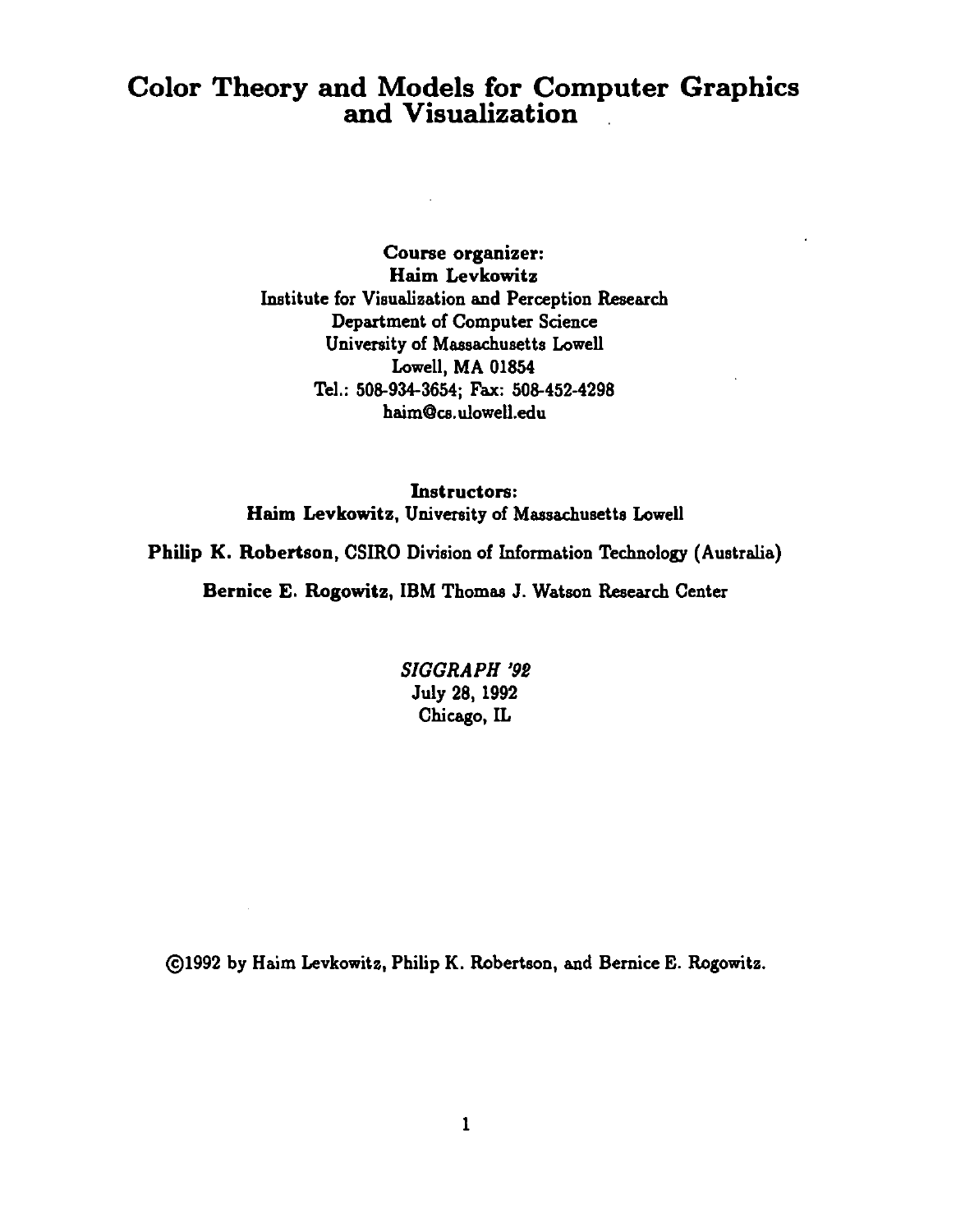#### **Course Schedule**

Part 1: Color Theory

- 1 Human Vision (Bernice E. Rogowitz, Haim Levkowitz, 1 1/2 hours)
- 2 Color Organization and Color Models (Haim Levkowitz, Philip K. Robertson, 1 hour)
- 3 Color Vision for Complex Visual Themes (Bernice E. Rogowitz, 1/2 hour)

Part II: Application and Implementation in Graphics and Visualization

4 Color Devices (Philip K. Robertson, 1 hour)

- 5 Color Artifacts (Team, 1 hour)
- 6 Examples from Various Applications (Team, 1 hour)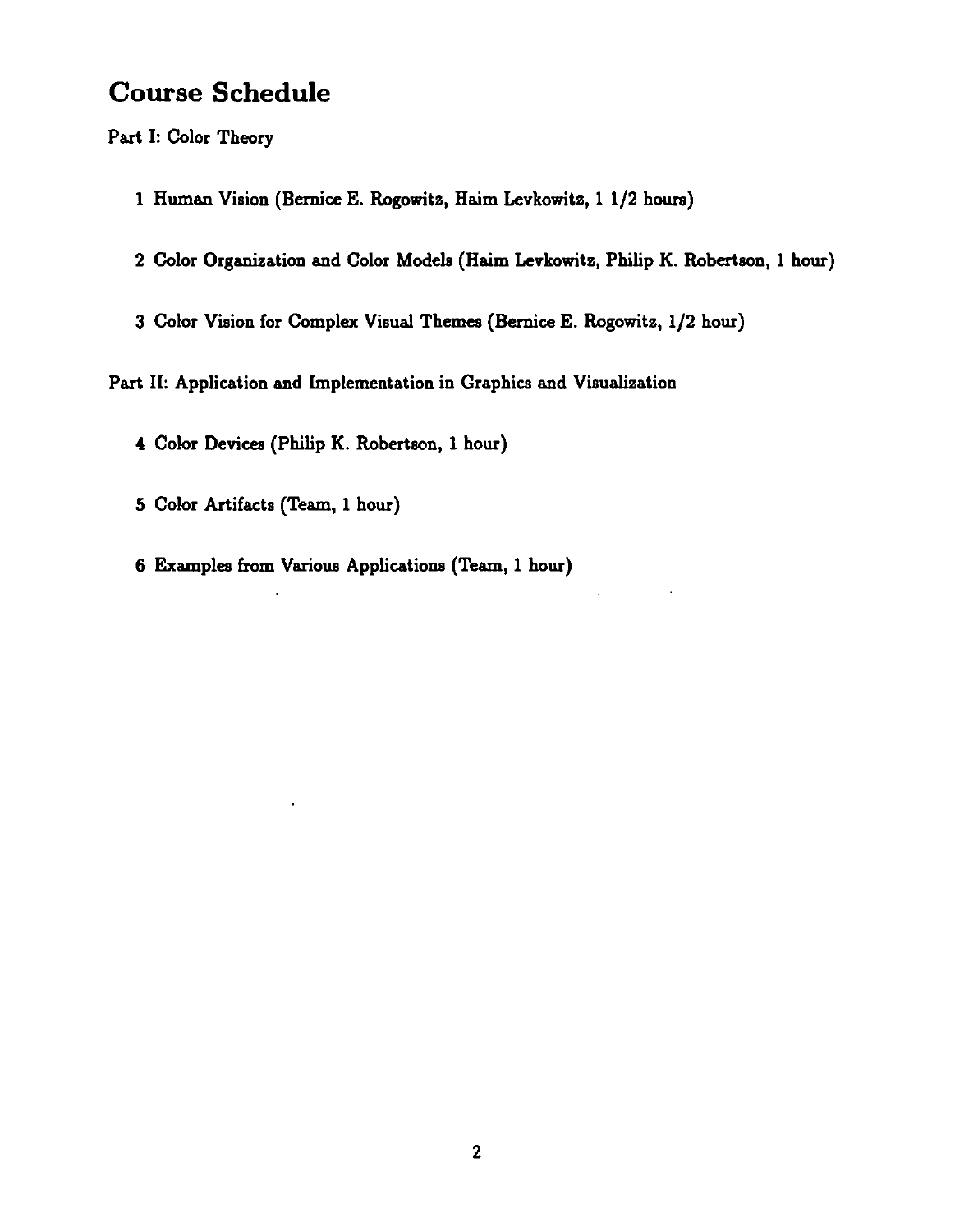## **Contents**

 $\sim$   $\sim$ 

| Ι.           |                  | Color Theory                                                                         | 11 |
|--------------|------------------|--------------------------------------------------------------------------------------|----|
| 1            |                  | Human Vision (Bernice E. Rogowitz, Haim Levkowitz, 1 1/2 hours)                      | 11 |
|              | 1.1              |                                                                                      | 11 |
|              | 1.2              |                                                                                      | 12 |
|              | 1.3              |                                                                                      | 12 |
|              | 1.4              | A Whirlwind Tour of the Human Visual System                                          | 12 |
|              |                  | 1.4.1                                                                                | 12 |
|              |                  | 1.4.2                                                                                | 13 |
|              |                  | 1.4.3                                                                                | 13 |
|              |                  | 1.4.4                                                                                | 14 |
|              |                  | The Neural Pathways from Eye to Brain $\ldots \ldots \ldots \ldots \ldots$<br>1.4.5  | 14 |
|              | 1.5              |                                                                                      | 14 |
|              |                  | Early Vision: Luminance Perception<br>1.5.1                                          | 14 |
|              |                  | 1.5.2                                                                                | 15 |
|              |                  | Image Applications for the Contrast Sensitivity Function<br>1.5.3                    | 16 |
|              |                  | 1.5.4                                                                                | 16 |
|              |                  | An Inexpensive Way to Reduce Perceived Flicker<br>1.5.5                              | 18 |
|              | 1.6              |                                                                                      | 18 |
|              |                  | Color Vision: Trichromacy<br>1.6.1                                                   | 18 |
|              |                  | 1.6.2                                                                                | 19 |
|              |                  | 1.6.3                                                                                | 19 |
|              |                  | 1.6.4                                                                                | 19 |
|              |                  | Color Deficiencies and Visual Displays<br>1.6.5                                      | 21 |
|              | 1.7              |                                                                                      | 21 |
|              |                  | 1.7.1                                                                                | 21 |
|              |                  | The Luminance Mechanism Mediates High Spatial-Frequency Tasks.<br>1.7.2              | 21 |
|              |                  | 1.7.3<br>The Luminance Mechanism has a Broader Passband                              | 23 |
|              |                  | The Color System is More Sensitive to Low Spatial Frequencies<br>1.7.4               | 23 |
|              | 1.8              |                                                                                      | 23 |
|              |                  | Device Independent Color $\ldots \ldots \ldots \ldots \ldots \ldots \ldots$<br>1.8.1 | 23 |
|              |                  | 1.8.2                                                                                | 24 |
|              |                  | 1.8.3                                                                                | 24 |
|              |                  | Transforming Color Information from One Device to Another<br>1.8.4                   | 24 |
|              |                  |                                                                                      | 25 |
| $\mathbf{2}$ |                  | Color Organization and Color Models (Haim Levkowitz, Philip K. Robert-               |    |
|              |                  | son, 1 hour)                                                                         | 25 |
|              | 2.1              |                                                                                      | 25 |
|              |                  | 2.1.1                                                                                | 25 |
|              |                  | 2.1.2                                                                                | 26 |
|              | $2.2\phantom{0}$ |                                                                                      | 27 |
|              |                  |                                                                                      |    |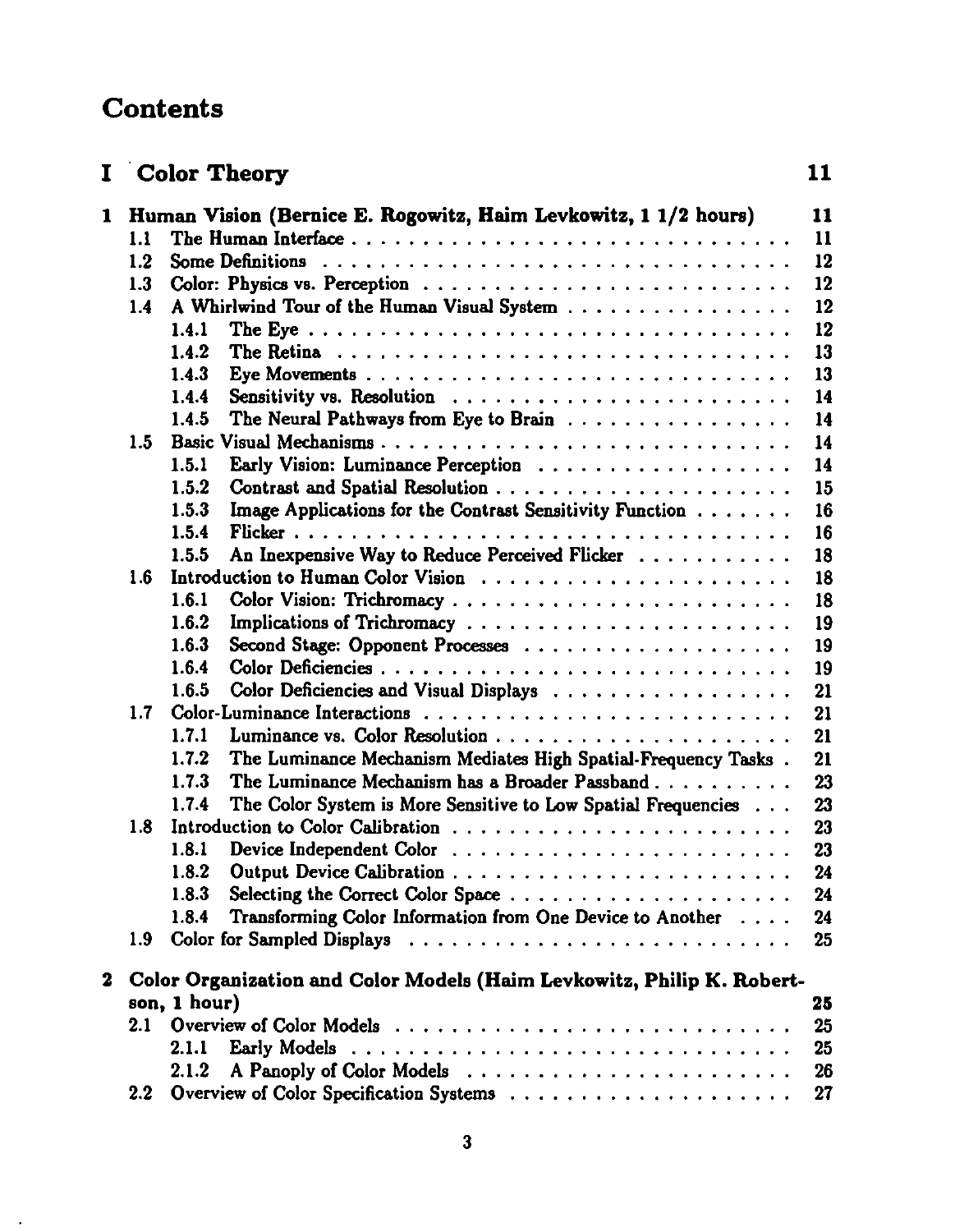|   | 2.3     | 27                                                                                         |  |
|---|---------|--------------------------------------------------------------------------------------------|--|
|   | 2.4     | 28                                                                                         |  |
|   | $2.5\,$ | 29                                                                                         |  |
|   |         | HLS in RGB, HLS in single/double cone, $YIQ \ldots \ldots \ldots \ldots$<br>29<br>2.5.1    |  |
|   |         | 29<br>2.5.2                                                                                |  |
|   | $2.6\,$ | Coordinate Systems Based on Human Visual Models<br>29                                      |  |
|   |         | 2.6.1<br>29                                                                                |  |
|   |         | 2.6.2<br>29                                                                                |  |
|   | 2.7     | 31                                                                                         |  |
|   |         | 31<br>2.7.1                                                                                |  |
|   |         | 2.7.2<br>31                                                                                |  |
|   |         | Difference discrimination (bipartite field)<br>2.7.3<br>31                                 |  |
|   |         | Lightness and Chromaticity: Uniform Scales<br>31<br>2.7.4                                  |  |
|   | 2.8     | 32                                                                                         |  |
|   |         | Hierarchy of Color Naming Conventions<br>32<br>2.8.1                                       |  |
|   | 2.9     | 32<br>Color Models for Computer Graphics and Visualization                                 |  |
|   |         | Computer Graphics Color Specification Requirements<br>32<br>2.9.1                          |  |
|   |         | 32<br>2.9.2<br>The Color Monitor, the Colorcube, and the RGB Model $\ldots \ldots$         |  |
|   |         | Lightness, Hue, and Saturation (LHS) Models<br>33<br>2.9.3                                 |  |
|   |         | GLHS: A Generalized Lightness, Hue, and Saturation Model<br>34<br>2.9.4                    |  |
|   |         | 2.9.5<br>36                                                                                |  |
|   |         | 37                                                                                         |  |
|   |         | 2.10.1 The Munsell Book of Color<br>37                                                     |  |
|   |         | 2.10.2 The CIELUV Uniform Color Space (UCS)<br>37                                          |  |
|   |         | 38                                                                                         |  |
|   |         | 2.10.4 Hue, Saturation, and Lightness in CIELUV, CIELAB<br>39                              |  |
|   |         | 2.10.5 Other analytically-defined uniform color spaces $\ldots \ldots \ldots$<br>39        |  |
|   |         | 2.10.6 Uniformity of reaction times for discrimination $\ldots \ldots \ldots \ldots$<br>39 |  |
|   |         | $2.10.7$ TekHVC <sup>TM</sup><br>40                                                        |  |
|   |         | 40                                                                                         |  |
|   |         | 2.10.9 MULHS: A Most Uniform LHS Model<br>40                                               |  |
| 3 |         | Color Vision for Complex Visual Themes (Bernice E. Rogowitz, 1/2 hour)<br>40               |  |
|   | 3.1     | 40                                                                                         |  |
|   | 3.2     | Visual/Verbal Interactions: The Stroop Effect (1935)<br>41                                 |  |
|   | 3.3     | 42                                                                                         |  |
|   | 3.4     | 42                                                                                         |  |
|   | 3.5     | 43                                                                                         |  |
|   | 3.6     | 43                                                                                         |  |
|   |         |                                                                                            |  |

 $\mathcal{L}^{\text{max}}_{\text{max}}$ 

 $\mathcal{A}^{\mathcal{A}}$ 

 $\ddot{\phantom{0}}$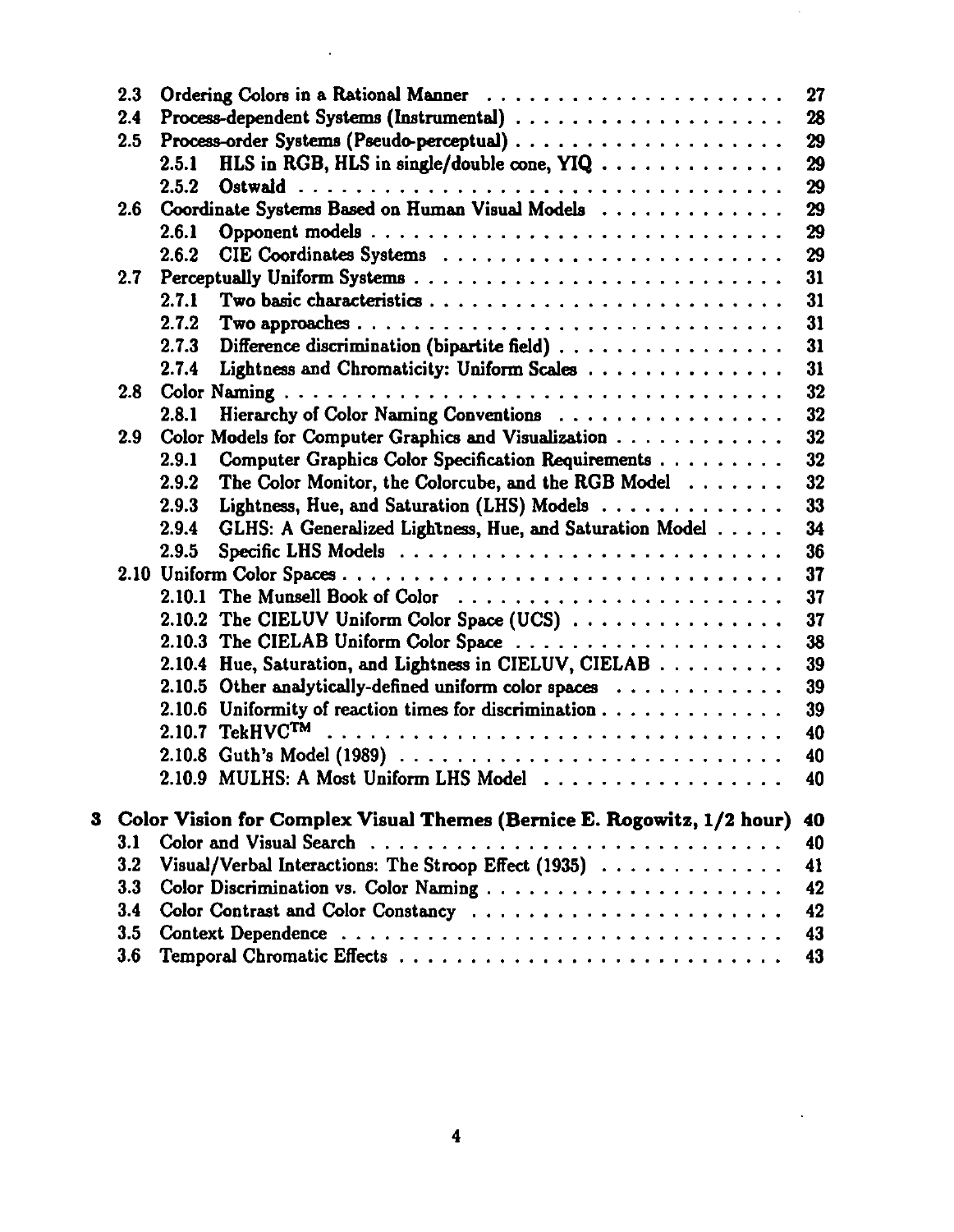#### II Application and Implementation in Graphics and Visualization 45

|   |     | 4 Color Devices (Philip K. Robertson, 1 hour)                                              | 45 |
|---|-----|--------------------------------------------------------------------------------------------|----|
|   | 4.1 |                                                                                            | 45 |
|   | 4.2 |                                                                                            | 45 |
|   |     | 4.2.1                                                                                      | 45 |
|   |     | How specific color devices work qualitatively $\dots \dots \dots \dots \dots$<br>4.2.2     | 46 |
|   |     | 4.2.3                                                                                      | 46 |
|   | 4.3 |                                                                                            | 47 |
|   |     | 4.3.1<br>Quantifying how color display processes work $\dots \dots \dots \dots$            | 47 |
|   |     | 4.3.2                                                                                      | 47 |
|   |     | Examples of devices, model approaches and results $\ldots \ldots \ldots$<br>4.3.3          | 48 |
|   | 4.4 |                                                                                            | 49 |
|   |     | 4.4.1<br>One-dimensional mappings: color-coding approaches $\ldots \ldots \ldots$          | 49 |
|   |     | 4.4.2                                                                                      | 49 |
|   |     | 4.4.3                                                                                      | 49 |
|   |     | 4.4.4<br>Out-of-gamut approaches                                                           | 50 |
|   | 4.5 | Mapping between devices                                                                    | 50 |
|   |     | Device limitations<br>4.5.1                                                                | 50 |
|   |     | 4.5.2                                                                                      | 50 |
|   |     | 4.5.3                                                                                      | 51 |
|   | 4.6 | Understanding device limitations and scope by visualizing gamuts                           | 51 |
|   |     | 4.6.1                                                                                      | 51 |
|   |     | 4.6.2                                                                                      | 52 |
|   |     | 4.6.3                                                                                      | 52 |
| 5 |     | Color Artifacts (Team, 1 hour)                                                             | 53 |
|   | 5.1 |                                                                                            | 53 |
|   |     | 5.1.1<br>Continuous hue mappings $\ldots \ldots \ldots \ldots \ldots \ldots \ldots \ldots$ | 53 |
|   |     | 5.1.2                                                                                      | 53 |
|   |     | 5.1.3                                                                                      | 53 |
|   |     | 5.1.4                                                                                      | 54 |
|   |     | 5.1.5                                                                                      | 54 |
|   |     | 5.1.6<br>Standard approaches for various data types                                        | 55 |
|   |     | 5.1.7                                                                                      | 55 |
|   |     | 5.1.8                                                                                      | 55 |
|   | 5.2 |                                                                                            | 56 |
|   |     | Quantization in device coordinates $\ldots \ldots \ldots \ldots \ldots \ldots$<br>5.2.1    | 56 |
| 6 |     | <b>Examples from Various Applications (Team, 1 hour)</b>                                   | 56 |
|   | 6.1 | Visualization: Mapping Data onto Perceptual Dimensions                                     | 56 |
|   | 6.2 | Veridicality                                                                               | 56 |
|   | 6.3 | The Use of Color for Mapping Continuous Variables                                          | 57 |
|   | 6.4 | Example: Visualization of Single-parameter Distributions Using Color Scales                | 58 |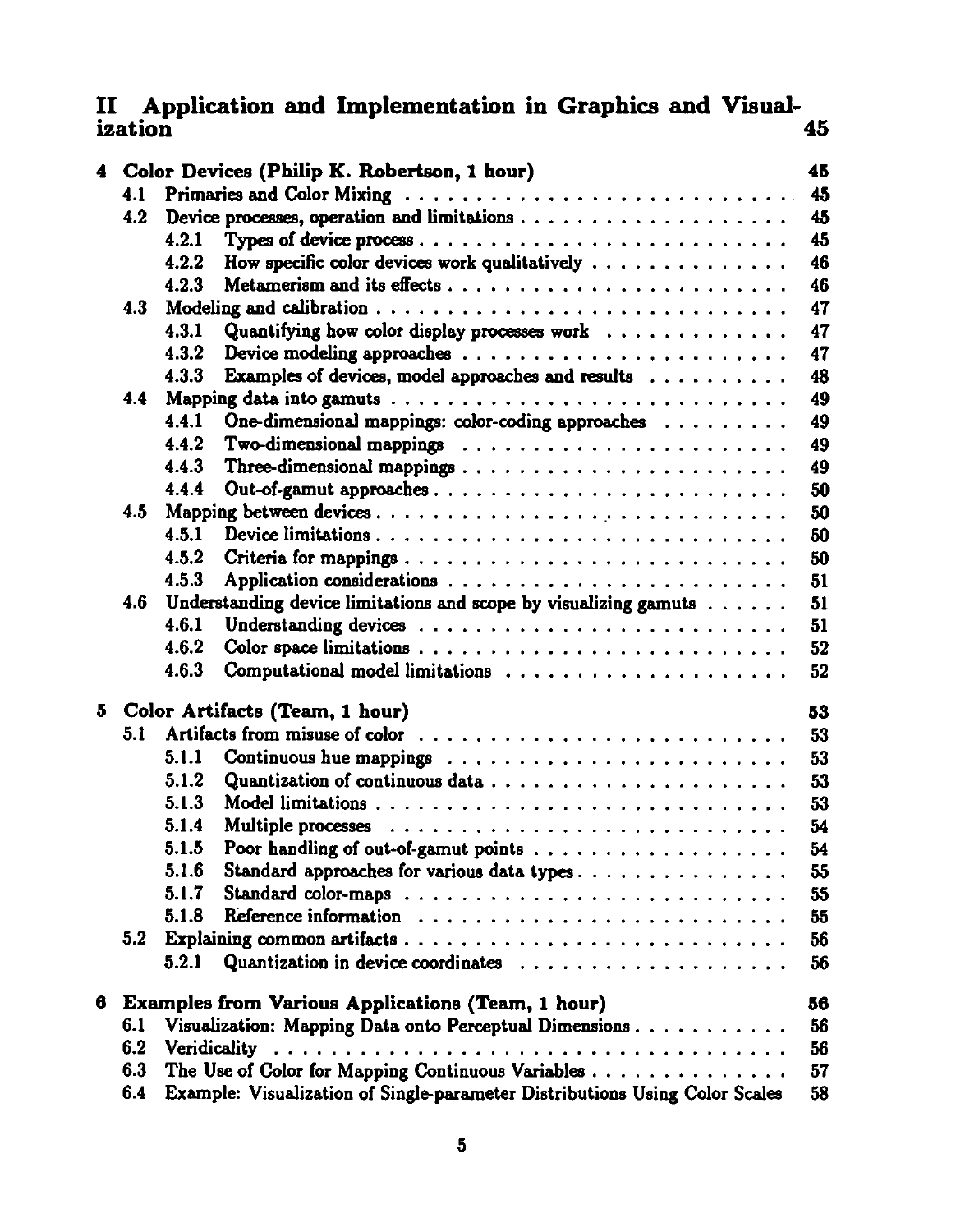| 6.5 | Example: Visualization of Multi-parameter Distributions Using Color Inte- | 58 |
|-----|---------------------------------------------------------------------------|----|
|     | 6.5.1 Multiple Color Model Image Display System                           | 59 |
| 6.6 | Incorporating guidance in use of color-towards consistency and minimizing |    |
|     |                                                                           | 59 |
|     | 6.6.1                                                                     | 59 |
|     | Example of a methodology<br>6.6.2                                         | 60 |
|     | Guidelines for Effective Use of Color<br>6.6.3                            | 60 |
| 6.7 | Example: Visualizing Color Gamuts                                         | 61 |
|     | <b>References</b>                                                         | 62 |
|     | <b>Appendix A. Color Illustrations</b>                                    | 73 |
|     | <b>Appendix B. Visualizing Color Gamuts</b>                               | 78 |